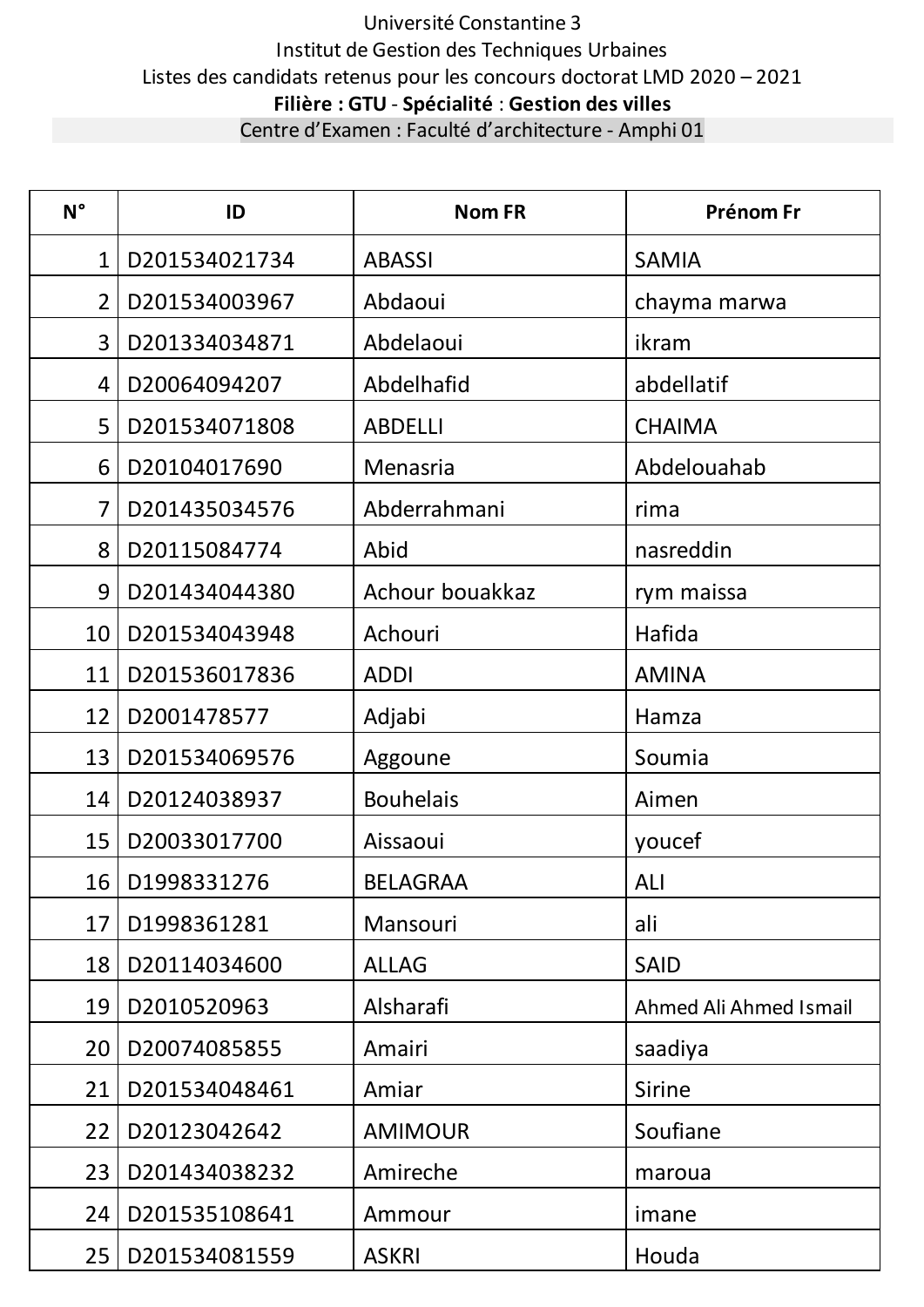| 26 | D201534049282 | Atoui               | chaima                   |
|----|---------------|---------------------|--------------------------|
| 27 | D201535040937 | Attia               | yassmine                 |
| 28 | D20104026814  | Ayeche              | ilhem                    |
| 29 | D20114001104  | <b>AYMEN CHAKIB</b> | <b>HADJAM</b>            |
| 30 | D20104031347  | Azzaz               | zahra                    |
| 31 | D20124000840  | <b>Baaloul</b>      | <b>KHIREDDINE</b>        |
| 32 | D201532053834 | <b>BABA</b>         | Hamza                    |
| 33 | D201539072079 | <b>Babaarbi</b>     | sara                     |
| 34 | D201533069157 | <b>Bahbouh</b>      | amal                     |
| 35 | D201339047761 | Bahi                | hala                     |
| 36 | D201439039991 | <b>BAHRI</b>        | <b>Mohammed El Amine</b> |
| 37 | D201537003654 | <b>Balli</b>        | latifa                   |
| 38 | D20121000673  | <b>BAMEBAREK</b>    | <b>OMAR</b>              |
| 39 | D201534045068 | <b>Behnas</b>       | abir aicha               |
| 40 | D201438011092 | <b>Belabbas</b>     | Ibtissem                 |
| 41 | D201435035944 | <b>Belaid</b>       | roufaida                 |
| 42 | D20103053483  | <b>BELALMI</b>      | <b>ASMA</b>              |
| 43 | D201532003411 | Belaredj            | Abderrezzaq              |
| 44 | D201534048452 | <b>Belattar</b>     | <b>Besma</b>             |
| 45 | D20073041557  | <b>BELGACEMI</b>    | <b>AMINE</b>             |
| 46 | D201538064326 | <b>Belkhiri</b>     | mohamed elamine          |
| 47 | D20122001673  | <b>Bellahcene</b>   | ibrahim                  |
| 48 | D2012434117   | <b>Belmili</b>      | anissa                   |
| 49 | D201436002618 | <b>BELOUAHEM</b>    | <b>MERYEM</b>            |
| 50 | D2002400822   | <b>Beloucif</b>     | meriem                   |
| 51 | D201535050052 | <b>BEN ABID</b>     | Zineb                    |
| 52 | D201335032553 | Ben aissa           | samira                   |
| 53 | D201531001051 | Ben chahra          | samira                   |
| 54 | D201434040050 | Ben kherourou       | Rami abdelkader          |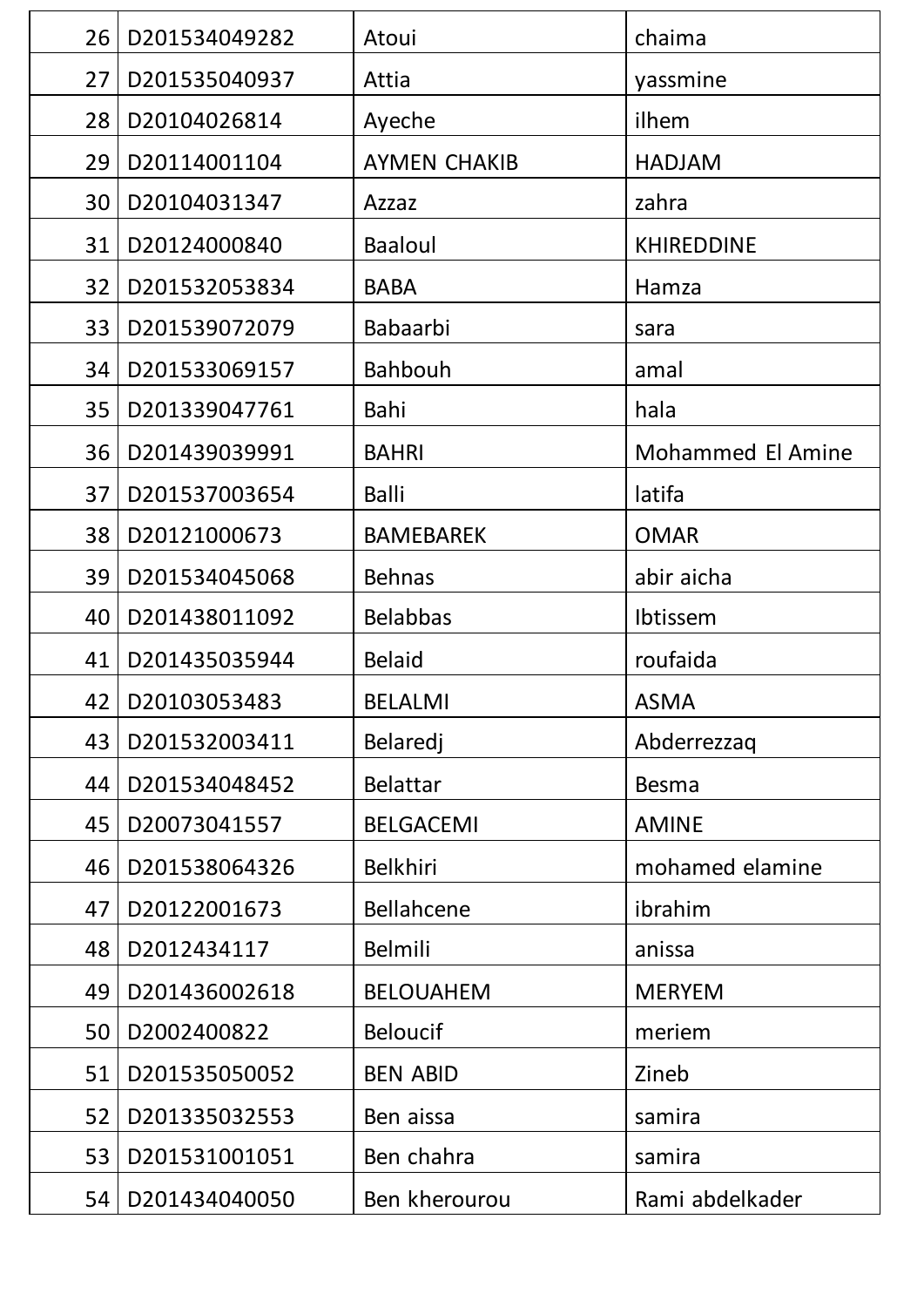| $N^{\circ}$ | ID                 | <b>Nom FR</b>      | Prénom Fr         |
|-------------|--------------------|--------------------|-------------------|
| 55          | D201535039986      | Benabdi            | Abdesamad         |
| 56          | D20098018381       | <b>Benaceur</b>    | Asmaa             |
| 57          | D201537024883      | Benamar            | abdel bassit      |
| 58          | D20123058227       | <b>BENBETTICHE</b> | <b>BILAL</b>      |
| 59          | D2002402876        | Benbouzid          | khaled            |
| 60          | D201533070799      | Benbouzid          | Sara              |
| 61          | D20113048699       | Benchabane         | Nouha             |
| 62          | D20114029709       | Benchiheub         | samia             |
| 63          | D201533067080      | Benchikh           | sara              |
| 64          | D201435049527      | Bendebka           | afrah             |
| 65          | D20049039528       | <b>BENDJEDDA</b>   | <b>IMENE</b>      |
| 66          | D20112034140       | Benghezal          | zakaria           |
| 67          | D201434037863      | Benkara            | Amr               |
| 68          | D201339014360      | Benlahrech         | achraf dhiyaeddin |
| 69          | D199037387         | Benlakhdar         | Abdelaziz         |
|             | 70   D201434058365 | <b>BENMEHDI</b>    | Hadjer            |
| 71          | D201539072503      | <b>Benmoussa</b>   | henia             |
| 72          | D20124033377       | <b>Benniou</b>     | kaouther          |
| 73          | D201534071105      | <b>Bennour</b>     | nesrine           |
| 74          | D201334033444      | Benoudina          | nouha amira       |
| 75          | D20104029135       | Bensaci            | <b>Ishak</b>      |
| 76          | D201334035185      | <b>Bensouici</b>   | islam             |
| 77          | D201434047683      | <b>Bensouici</b>   | Meroua            |
| 78          | D201334034421      | Bensouilah         | maroua            |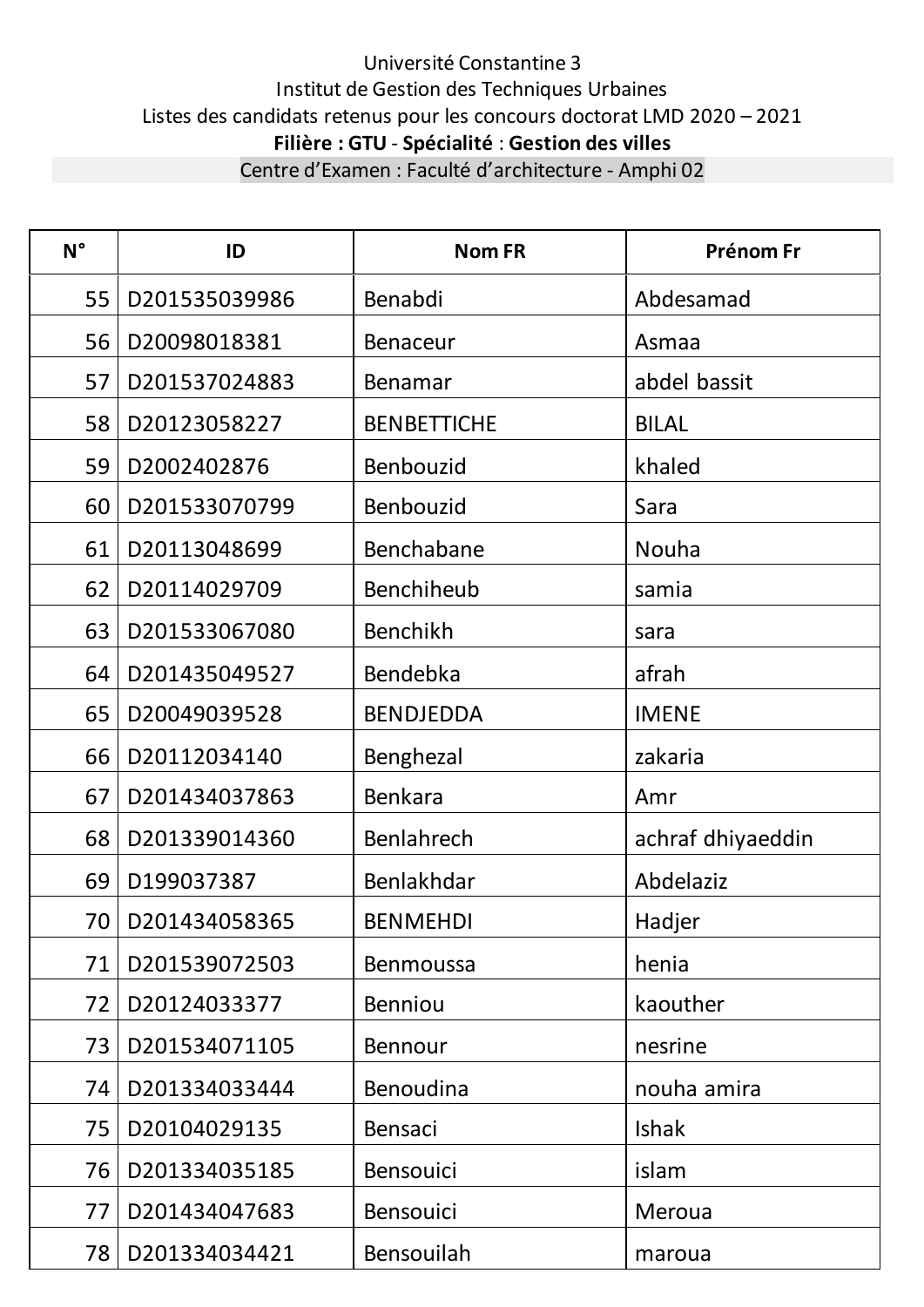| 79  | D201539076111 | <b>Berrah</b>      | abderrazzak    |
|-----|---------------|--------------------|----------------|
| 80  | D201536017410 | <b>Berrouag</b>    | amira          |
| 81  | D201536017505 | <b>Berrouague</b>  | khedidja       |
| 82  | D20103056657  | <b>Betka</b>       | Safia          |
| 83  | D201535118467 | <b>Betka</b>       | elhadj         |
| 84  | D201539054128 | Bettayeb           | Soundes        |
| 85  | D20124032602  | <b>Bouaker</b>     | hadjer         |
| 86  | D20124038570  | <b>Bouali</b>      | amira          |
| 87  | D201535039061 | <b>Boualleg</b>    | amina haifa    |
| 88  | D201534065650 | <b>BOUBEKEUR</b>   | Naouel         |
| 89  | D20125052973  | <b>BOUBENDIR</b>   | Rahma          |
| 90  | D20114060293  | Bouchouika         | hakima         |
| 91  | D20114030108  | Boudjellel         | mohamed amine  |
| 92  | D201534083133 | <b>BOUDJERIM</b>   | <b>FAIROUZ</b> |
| 93  | D201536066509 | <b>BOUDJLAL</b>    | Souad          |
|     |               |                    |                |
| 94  | D20124051279  | Bougherara         | farida         |
| 95  | D20094028425  | <b>BOUGUEBRINE</b> | <b>HABIBA</b>  |
| 96  | D20125086236  | <b>Bouguerra</b>   | abdelhalim     |
| 97  | D201334041195 | Bouhadidji         | Yasmine        |
| 98  | D201531019821 | <b>Bouhala</b>     | meriem         |
| 99  | D201534044735 | <b>Bouhamed</b>    | Chourouk       |
| 100 | D20104004931  | Bouhezam           | ouafa          |
| 101 | D201539073805 | <b>Bouhnik</b>     | Leila          |
| 102 | D20103038088  | <b>Bouibia</b>     | adel           |
| 103 | D201535039984 | Boukhabla          | abdessalem     |
| 104 | D201333056569 | <b>Boulares</b>    | aymen          |
| 105 | D20124038401  | <b>Boulfelfel</b>  | ibtissam       |
| 106 | D201534048315 | <b>BOULFERMAS</b>  | <b>YOUSRA</b>  |
| 107 | D201534054458 | Boulkroun          | Rayane         |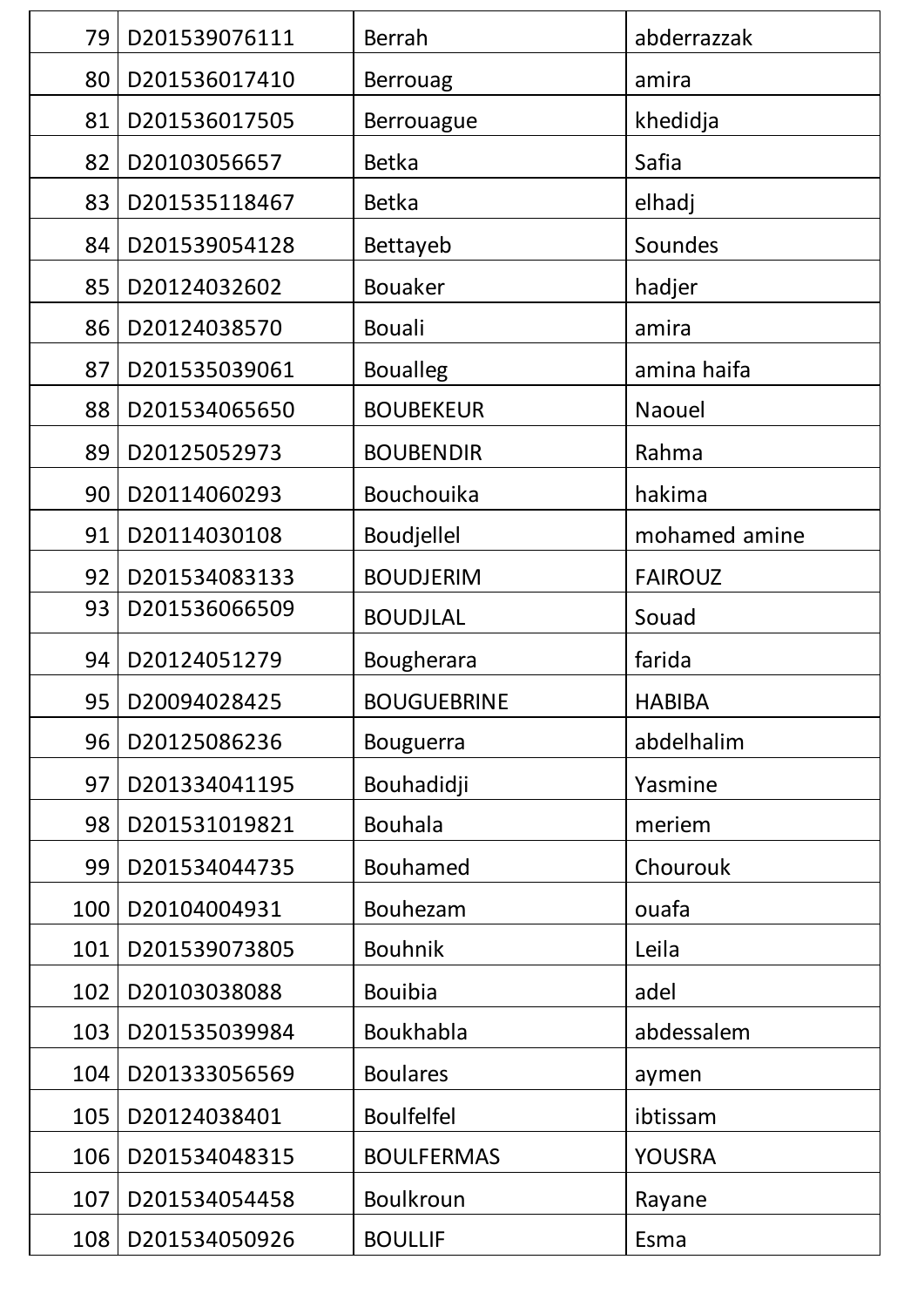| $N^{\circ}$ | ID                  | <b>Nom FR</b>     | Prénom Fr          |
|-------------|---------------------|-------------------|--------------------|
| 109         | D201533012282       | <b>Boumaza</b>    | kahina             |
| 110         | D201534051203       | <b>BOUMEDDOUS</b> | Leila              |
| 111         | D201532073516       | Boumendil         | anis               |
| 112         | D201534056751       | <b>Bourbia</b>    | Imene              |
| 113         | D201434040081       | Bourebouhat       | Zineb              |
| 114         | D201434037417       | <b>Bourema</b>    | rihana             |
| 115         | D201534046125       | bousebaoua        | naoufel            |
| 116         | D201434041327       | <b>BOUSMAHA</b>   | <b>KHEIREDDINE</b> |
| 117         | D201534082555       | <b>Boutrouf</b>   | oussama            |
| 118         | D201335031122       | <b>BOUZAHER</b>   | Radia              |
| 119         | D201534063812       | <b>BOUZERDA</b>   | <b>IMENE</b>       |
| 120         | D2013928240         | <b>Bouzidi</b>    | ibrahim elkhalil   |
| 121         | D201339053091       | <b>BRAHIMI</b>    | <b>MANAL</b>       |
| 122         | D201539073842       | <b>BRAMKI</b>     | <b>MESSAOUDA</b>   |
| 123         | D20125085143        | <b>Brikat</b>     | rania              |
|             | 124   D201538072828 | chahinaz          | faidi              |
| 125         | D20094022674        | Chaour            | Madiha             |
| 126         | D201535105842       | Charik            | yousra             |
| 127         | D20079019282        | Charmat           | said               |
| 128         | D2002411344         | Chenouf           | zouheir            |
| 129         | D20124017941        | Cherfi            | messaoud           |
| 130         | D201338015810       | Chergui           | aicha ouissam      |
| 131         | D20105071067        | Cherif            | imene              |
| 132         | D20128049458        | Cherifi           | mohamed amine      |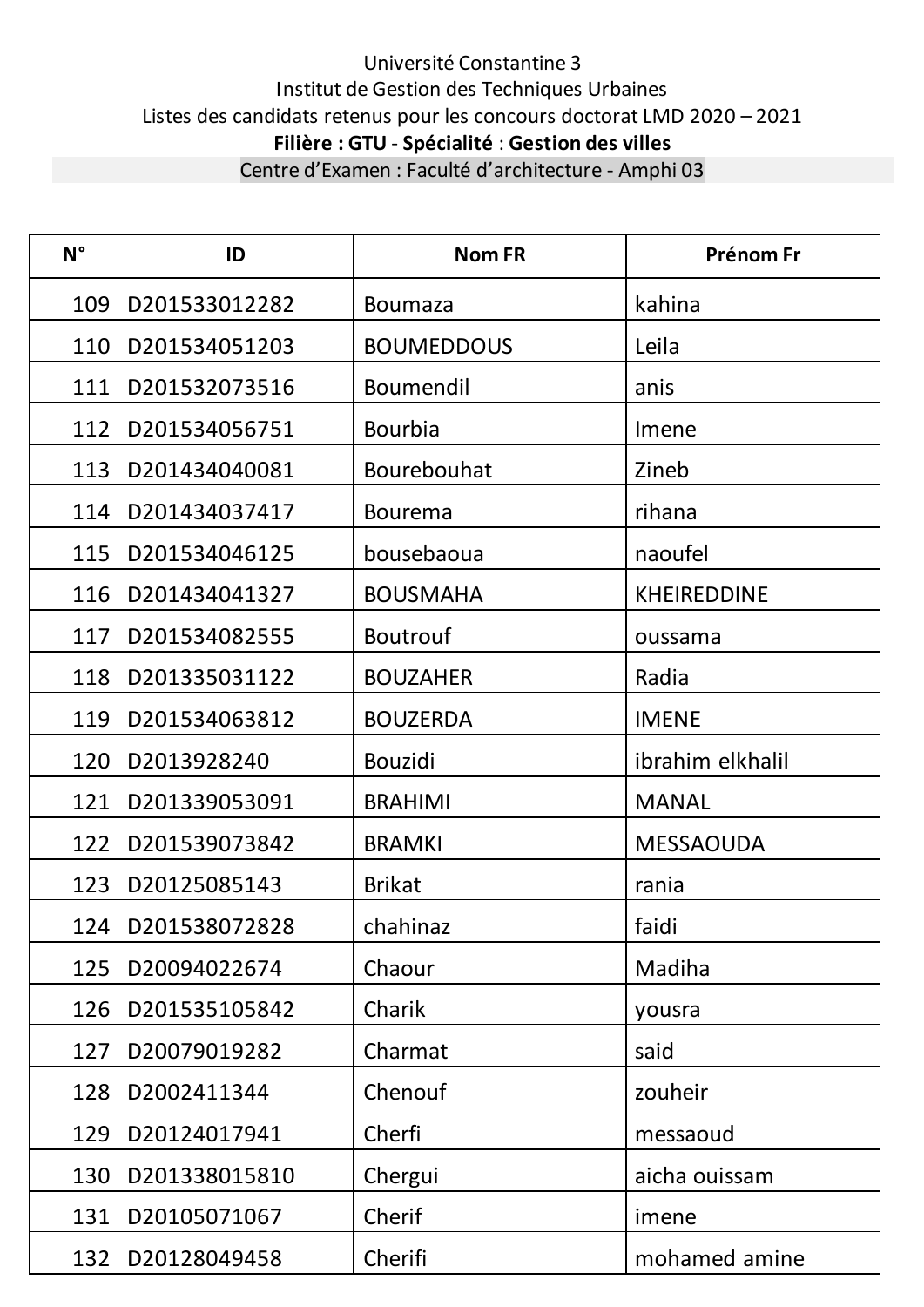| 133 | D201533061591 | chetouane        | bouchra          |
|-----|---------------|------------------|------------------|
| 134 | D20119017992  | <b>CHETTOUH</b>  | <b>BEN SALEH</b> |
| 135 | D201535039426 | <b>CHINE</b>     | <b>RABAH</b>     |
| 136 | D201335087562 | <b>DJEMIAT</b>   | samira           |
| 137 | D20067002103  | Dadou            | tayeb            |
| 138 | D1993206012   | <b>DAHAH</b>     | <b>SLIMANE</b>   |
| 139 | D201335083024 | Daif             | ilyes            |
| 140 | D201538064144 | Daoudi           | Djillali         |
| 141 | D201539050994 | Debba            | boutheina        |
| 142 | D201535110519 | Dechoucha        | souhir           |
| 143 | D2002411805   | Deghar           | lamia            |
| 144 | D201434040144 | Derbal           | Mohcene          |
| 145 | D201438017919 | Derouiche        | Amel             |
| 146 | D201535111490 | Dilmi            | Amira            |
| 147 | D201534083165 | <b>DJAAKOUR</b>  | <b>RAYANE</b>    |
| 148 | D20125079724  | Djaghdali        | amel             |
| 149 | D20122009738  | Djajouli         | khedidja         |
| 150 | D201334008059 | <b>DJEBAILIA</b> | <b>Bilel</b>     |
| 151 | D20104054274  | Djebli           | sana             |
| 152 | D201534048044 | <b>DJEBLI</b>    | Housna           |
| 153 | D201534049602 | <b>DJEGHAR</b>   | soumia           |
| 154 | D201334032576 | Djeghri          | zineb            |
| 155 | D201535049416 | Djemai           | Soumia           |
| 156 | D201435035072 | Djoudi           | Mohamed          |
| 157 | D201338057812 | Doum             | noreddine        |
| 158 | D201534072209 | laadjal          | dounya           |
| 159 | D201532014534 | drahmoun         | nouredine        |
| 160 | D201535093487 | dakhane          | er romeyssa      |
| 161 | D201436059378 | FAR              | <b>SARA</b>      |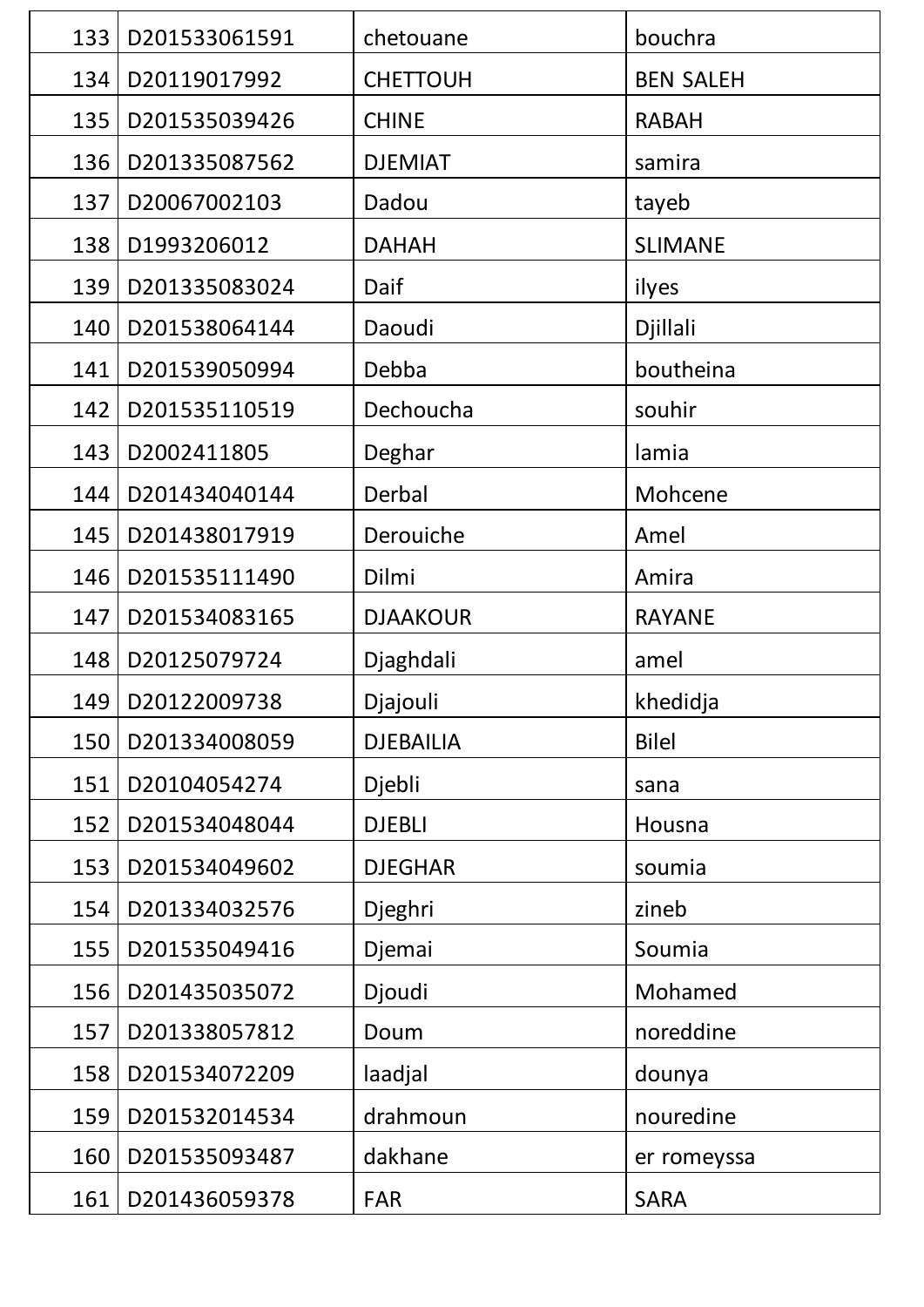| $N^{\circ}$ | ID                | <b>Nom FR</b>   | Prénom Fr            |
|-------------|-------------------|-----------------|----------------------|
| 162         | D201434022170     | <b>FARAH</b>    | Aouatef              |
| 163         | D201535040815     | Farhi           | nour elyakin         |
| 164         | D201336036988     | <b>FARTAS</b>   | <b>KHAWLA</b>        |
| 165         | D20128013933      | <b>FEKROUN</b>  | <b>SARA</b>          |
| 166         | D20113028592      | Ferarha         | sid ali              |
| 167         | D201539065872     | Ferdia          | Abdelfattah          |
| 168         | D201534049509     | <b>FILALI</b>   | <b>YOUCEF</b>        |
| 169         | D201535048824     | Gacem           | halima               |
| 170         | D201539066527     | <b>GAID</b>     | <b>HADJER</b>        |
| 171         | D201536010862     | Gasmi           | Ali                  |
| 172         | D19921564         | Ghalem          | hocine               |
| 173         | D20084032998      | <b>GHALEM</b>   | Khaoula              |
| 174         | D201334033004     | <b>GHALEM</b>   | Ferdous              |
| 175         | D20125032278      | <b>GHAMRI</b>   | <b>Ikram</b>         |
| 176         | D2000380405       | Ghanem          | rabah                |
|             | 177   D2002422139 | <b>GHANEM</b>   | <b>SABRINA</b>       |
| 178         | D20114000849      | <b>GHEDIRI</b>  | Alaeddine            |
| 179         | D20084000262      | Ghernoug        | radhia               |
| 180         | D201534024027     | <b>GHEZIL</b>   | <b>MAROUA</b>        |
| 181         | D20128055020      | Ghezli          | ali                  |
| 182         | D20104053364      | <b>GHICHI</b>   | Loubna               |
| 183         | D201534054517     | <b>GHOUALMI</b> | <b>NOUR EL HOUDA</b> |
| 184         | D20114045260      | Groun           | zineb                |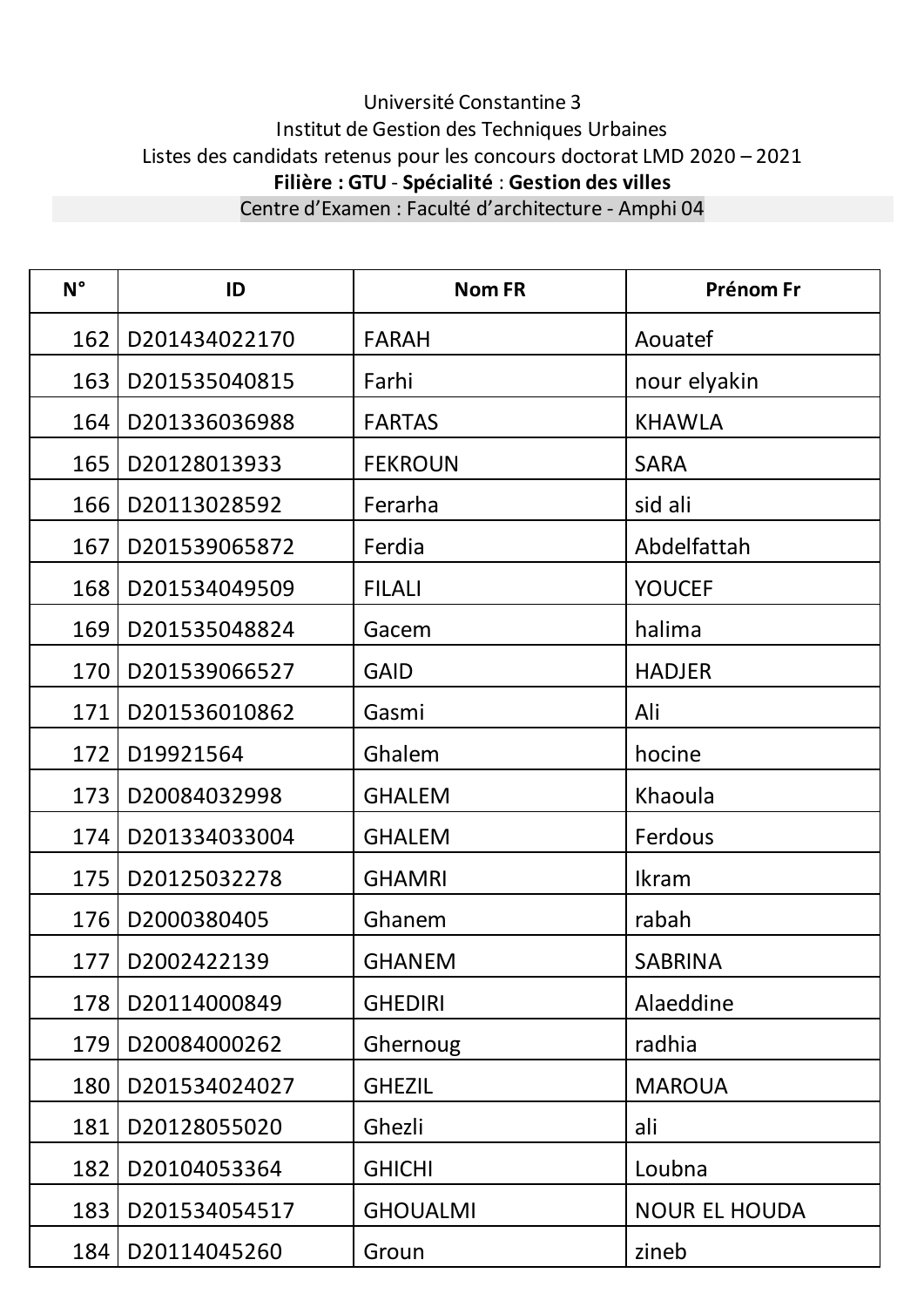| 185 | D201534086058 | Gueham                 | wafa                  |
|-----|---------------|------------------------|-----------------------|
| 186 | D2002401554   | Guerrah                | Soumia                |
| 187 | D201534048300 | Guerraiche             | Haitem                |
| 188 | D201534001362 | Guerram                | Rayenne               |
| 189 | D20095059318  | <b>GUERROUM</b>        | <b>SOUFIANE</b>       |
| 190 | D201333056795 | <b>GUERSAS</b>         | ABDELMALIK            |
| 191 | D20119031776  | Guessoum               | houda                 |
| 192 | D201335031221 | Guessouri              | Sarra                 |
| 193 | D201534057739 | Guettafi               | Chaima                |
| 194 | D20117005474  | <b>HABLA</b>           | <b>OMAR</b>           |
| 195 | D20039047518  | <b>HACENE</b>          | <b>CHIKHA MABROUK</b> |
| 196 | D201436024428 | <b>HACHEMI RACHEDI</b> | <b>SAMAH</b>          |
| 197 | D20125077852  | <b>HADIBI</b>          | MOHAMED NAOUFAL       |
| 198 | D201434038450 | Hadj Mokhnache         | <b>Nesrine</b>        |
| 199 | D2002402832   | <b>HADJERES</b>        | <b>HEMZA</b>          |
| 200 | D20113027005  | <b>HADJMOUSSA</b>      | <b>SALIM</b>          |
| 201 | D20099030738  | Hafiane                | moussaad              |
| 202 | D201538015857 | Hakem                  | labdia                |
| 203 | D201534070097 | <b>HAKKAR</b>          | <b>LAMIA</b>          |
| 204 | D201534053034 | <b>HALIMI</b>          | <b>Bochra</b>         |
| 205 | D20127002585  | <b>HAMANE</b>          | <b>OUSSAMA</b>        |
| 206 | D20037001804  | <b>HAMDAOUI</b>        | <b>ABDELAAZIZ</b>     |
| 207 | D201534045687 | <b>HAMDOUDI</b>        | <b>MEROUA</b>         |
| 208 | D201439062675 | Hammadi                | maroua                |
| 209 | D20116007362  | <b>HAMRERAS</b>        | <b>SELMA</b>          |
| 210 | D20121076062  | <b>HAMZAOUI</b>        | <b>SARA</b>           |
| 211 | D201435035410 | <b>DEHINA</b>          | <b>HANA</b>           |
| 212 | D201534072083 | Hantache               | wafa                  |
| 213 | D201534052954 | Haouam                 | Zohra                 |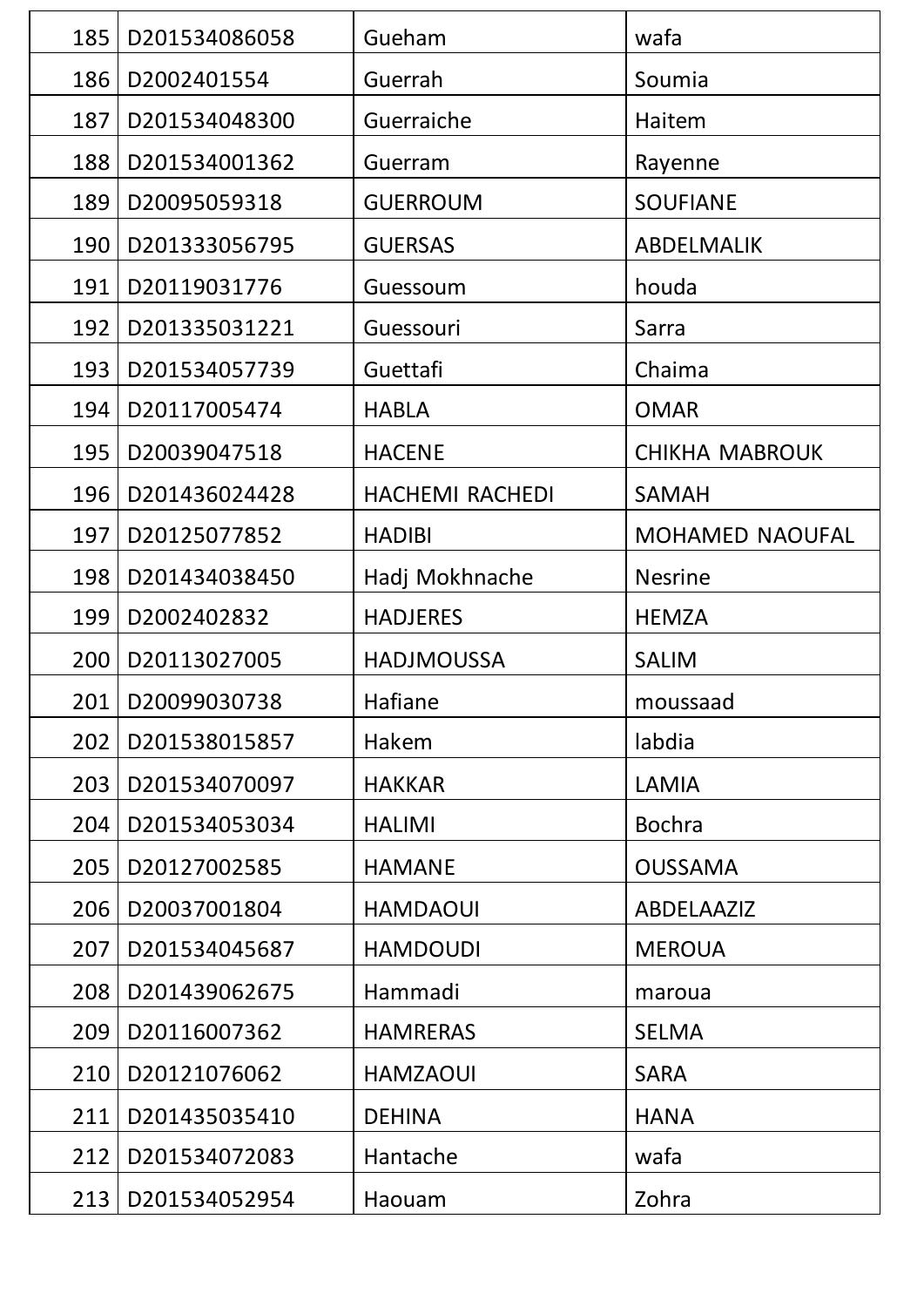| $N^{\circ}$ | ID                | <b>Nom FR</b>  | Prénom Fr      |
|-------------|-------------------|----------------|----------------|
| 214         | D201533067802     | Harrouz        | billal         |
| 215         | D201535040114     | Hassani        | Fatima Zohra   |
| 216         | D201539054331     | Hezbri         | Moufida        |
| 217         | D20044076466      | Hini           | mehdi          |
| 218         | D20125030938      | Hireche        | Rofaida        |
| 219         | D201534082863     | <b>HOUAR</b>   | <b>FATENE</b>  |
| 220         | D201434038054     | Houbar         | Maya           |
| 221         | D201535040881     | <b>HOUHOU</b>  | Hind           |
| 222         | D201212401756     | kouachi        | Ilyes          |
| 223         | D2001401224       | Kabache        | farid          |
| 224         | D201434047346     | Kahoul         | meriem         |
| 225         | D20085081294      | Kalkoul        | fatima zahra   |
| 226         | D201534057253     | <b>KAMEDJI</b> | <b>LEILA</b>   |
| 227         | D20125084061      | Abassi         | Khalfallah     |
| 228         | D201534023762     | Toumari        | Khaoula        |
|             | 229 D201534028181 | <b>KHECHBA</b> | <b>MERIEM</b>  |
| 230         | D198978981368     | Cherifi        | Kheireddine    |
| 231         | D201434076653     | Chouia         | Kheireddine    |
| 232         | D20115032763      | Khelidj        | Nour elhouda   |
| 233         | D201536068377     | Khellaf khamis | charihane      |
| 234         | D201335031579     | Khetta         | fadhila        |
| 235         | D201536071976     | <b>KHIARI</b>  | <b>HASSINA</b> |
| 236         | D201536071980     | Khiari         | khedidja       |
| 237         | D20122045368      | Khiret         | hamza          |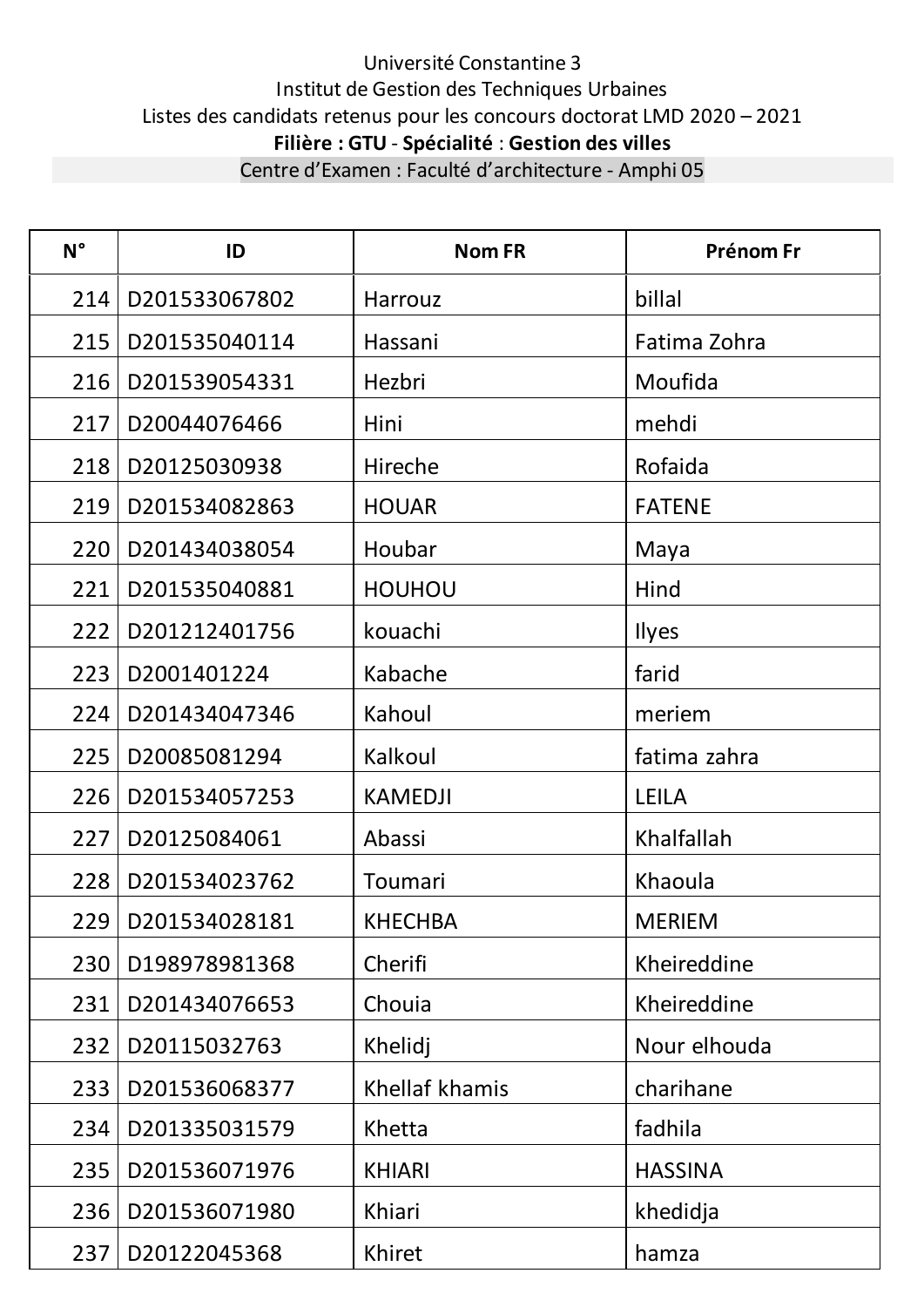| 238 | D201434039534 | Khoualda         | Hadjer                           |
|-----|---------------|------------------|----------------------------------|
| 239 | D201534057183 | <b>KOLLI</b>     | <b>ABIR</b>                      |
| 240 | D20044087994  | <b>KOUIDRI</b>   | <b>WARDA</b>                     |
| 241 | D201434052277 | Koutchoukali     | izdihar nour el houda<br>sabrina |
| 242 | D20084034910  | <b>KROUD</b>     | <b>RYMA</b>                      |
| 243 | D201434053084 | <b>LAAMOURI</b>  | <b>SAFIA</b>                     |
| 244 | D201333058985 | Labbet           | lotfi                            |
| 245 | D201534009985 | <b>LABDAOUI</b>  | <b>MAROUA</b>                    |
| 246 | D201434047389 | Labed            | nihad                            |
| 247 | D201434045672 | Lachtar          | roumaissa                        |
| 248 | D201533033942 | Laidi            | mohammed yasser                  |
| 249 | D201535096047 | Lamine           | <b>Mohamed Amine</b>             |
| 250 | D201534045373 | Larbaoui         | lina                             |
| 251 | D1999474847   | Larbi            | hakima                           |
| 252 | D201337068431 | <b>LARBI</b>     | SOUAD                            |
| 253 | D20115031415  | Lastab           | abdelmalek belgacem              |
| 254 | D201339004029 | <b>LATAR</b>     | Youcef                           |
| 255 | D201435035774 | Lebbal           | Ahmed                            |
| 256 | D20124058869  | <b>LEZZAR</b>    | Hadjira Oumeima                  |
| 257 | D201534028108 | Loubna           | Otmani                           |
| 258 | D201534047052 | loulizi          | hadjer                           |
| 259 | D201339033896 | <b>MAAMRI</b>    | <b>Ahmed Shams Eddine</b>        |
| 260 | D201539067459 | Maamri           | Chabane                          |
| 261 | D201534073170 | <b>MAANSRI</b>   | <b>MADIHA</b>                    |
| 262 | D20115040602  | Mahboub          | boubaker seddik                  |
| 263 | D199514180    | <b>MAHDJOUBI</b> | <b>SAAD</b>                      |
| 264 | D201534025810 | <b>MAHMOUD</b>   | Nour elhouda                     |
| 265 | D20115049967  | <b>Makhlouf</b>  | abdelali                         |
| 266 | D20054003255  | <b>MANSOURI</b>  | <b>YOUSSOUF</b>                  |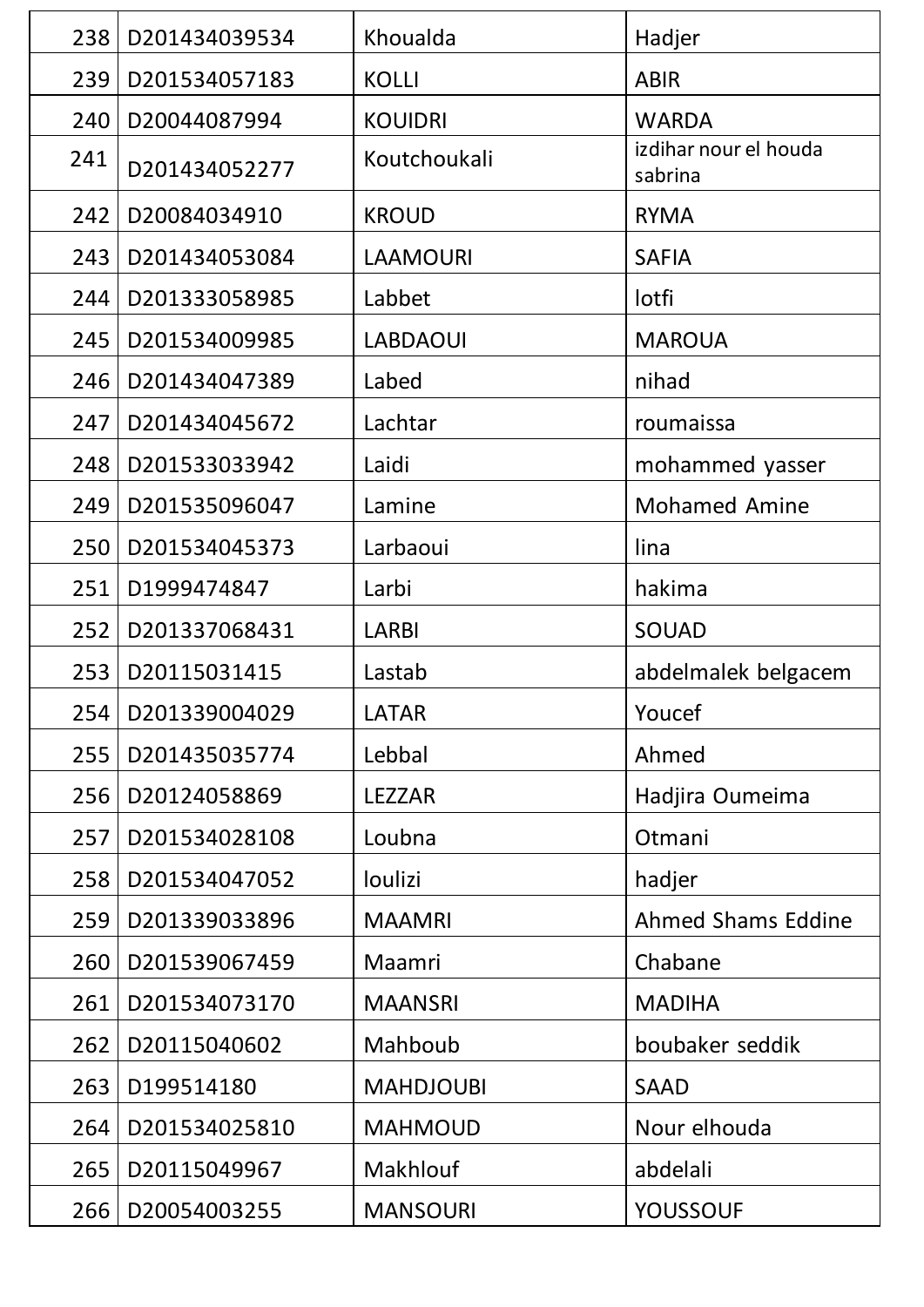| $N^{\circ}$ | ID            | <b>Nom FR</b>     | <b>Prénom Fr</b>   |
|-------------|---------------|-------------------|--------------------|
| 267         | D201534023754 | <b>MANSOURI</b>   | <b>KHELOUD</b>     |
| 268         | D20105079402  | <b>MASSINISSA</b> | <b>CHINE</b>       |
| 269         | D201533035372 | Matari            | Imane              |
| 270         | D201435082413 | Mayouf            | dounya             |
| 271         | D201534021069 | Mebarka           | zerkane            |
| 272         | D201438015379 | <b>MEBARKI</b>    | <b>HAFIDHA</b>     |
| 273         | D20039049069  | Méchara           | malika             |
| 274         | D20116010980  | <b>MECHERI</b>    | <b>SOUMIA</b>      |
| 275         | D20085020927  | Meddour           | nadjib             |
| 276         | D201434040108 | Medjmedj          | abderaouf          |
| 277         | D20048021058  | Meghlaoui         | hanene             |
| 278         | D201434044336 | <b>MEGRAOUI</b>   | <b>ROUFEIDA</b>    |
| 279         | D201434045205 | Mekhailil         | <b>Maissa</b>      |
| 280         | D20094000956  | <b>MELLAL</b>     | <b>FATMA ZOHRA</b> |
| 281         | D1999361578   | Menaa             | salim              |
| 282         | D2000367559   | Menadi            | rabah              |
| 283         | D20094038590  | Menasri           | hafsa              |
| 284         | D201534025850 | Menasria          | ouafaa             |
| 285         | D20127005270  | <b>MERABTI</b>    | <b>ABDALLAH</b>    |
| 286         | D20124021081  | Merkhi            | Rabie              |
| 287         | D2001369598   | Mernache          | faouzi             |
| 288         | D20054002921  | Messaoudi         | adil               |
| 289         | D201439062704 | Messaoudi         | Maysoune           |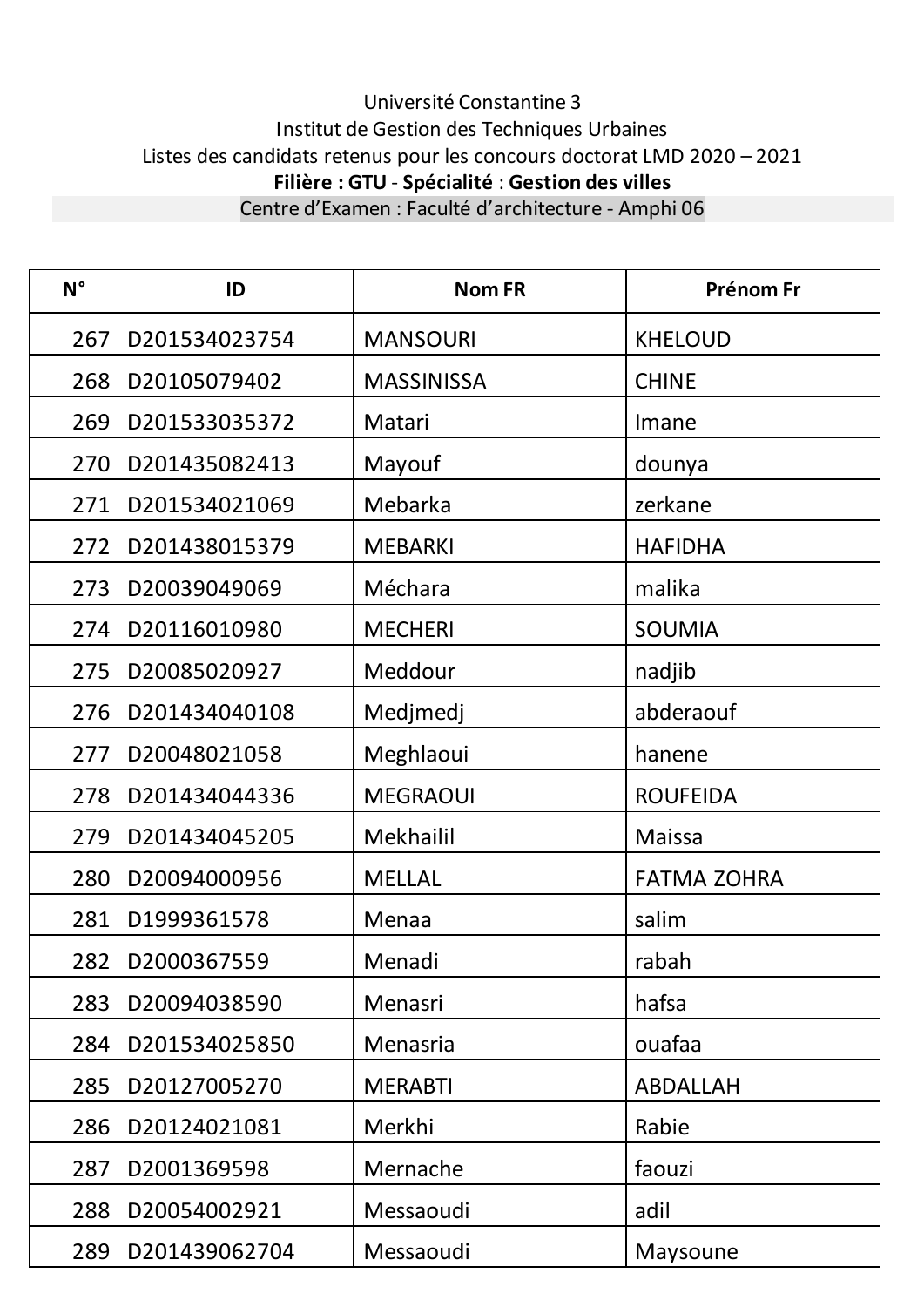| 290 | D201534092837       | <b>Meziane</b>      | khedidja                   |
|-----|---------------------|---------------------|----------------------------|
| 291 | D2000313994         | Meziant             | redouane                   |
| 292 | D201433060154       | <b>MEZITI</b>       | <b>NARIMANE</b>            |
| 293 | D201332021355       | <b>MIHOUBI</b>      | <b>NASIRA</b>              |
| 294 | D201335073795       | <b>Milles</b>       | djihad                     |
| 295 | D201438072094       | Mir                 | Djamel eddine              |
| 296 | D201532050491       | Mohamed hamani      | beldelmi                   |
| 297 | D1995364682         | Mokhtari            | mohamed                    |
| 298 | D201439020181       | Mokrani             | mahmoud                    |
| 299 | D201537087293       | <b>MOUSSA SASSI</b> | <b>LAZREG NADJIB ELLAH</b> |
| 300 | D20122055542        | Nadia               | Narimane                   |
| 301 | D20124027953        | Naim                | abdelmalek                 |
| 302 | D201531030969       | <b>Necir</b>        | ramzi                      |
| 303 | D20111000702        | <b>Neghiz</b>       | Sarra                      |
| 304 | D201339053139       | <b>NIBOUA</b>       | <b>NOURELHOUDA</b>         |
|     | D201534070407       | <b>NOUAR</b>        | Nadia                      |
| 305 |                     |                     |                            |
|     | 306   D201534087325 | Nouar               | ouaya                      |
| 307 | D20104062213        | Noui                | mohammed amin              |
| 308 | D201435019513       | <b>OSMANE</b>       | Markinda Achouak           |
| 309 | D201434003276       | Otmane              | marwa                      |
| 310 | D201433032919       | <b>OUAHCHIA</b>     | <b>MOHAMED</b>             |
| 311 | D201435004844       | Ouarghi             | khaled                     |
| 312 | D201536068261       | Ouari               | djouhaina                  |
| 313 | D20111000631        | Oubbiche            | Aymen                      |
| 314 | D201434041095       | <b>OUCHENANE</b>    | <b>ZEYNEB</b>              |
| 315 | D20105045026        | <b>OUDAI</b>        | <b>MOUNIR</b>              |
| 316 | D20123056284        | <b>OUSSAMA</b>      | <b>CHERGUI</b>             |
| 317 | D20121003810        | <b>RABAH</b>        | <b>ASMA</b>                |
| 318 | D201439080965       | Rabahi              | malika                     |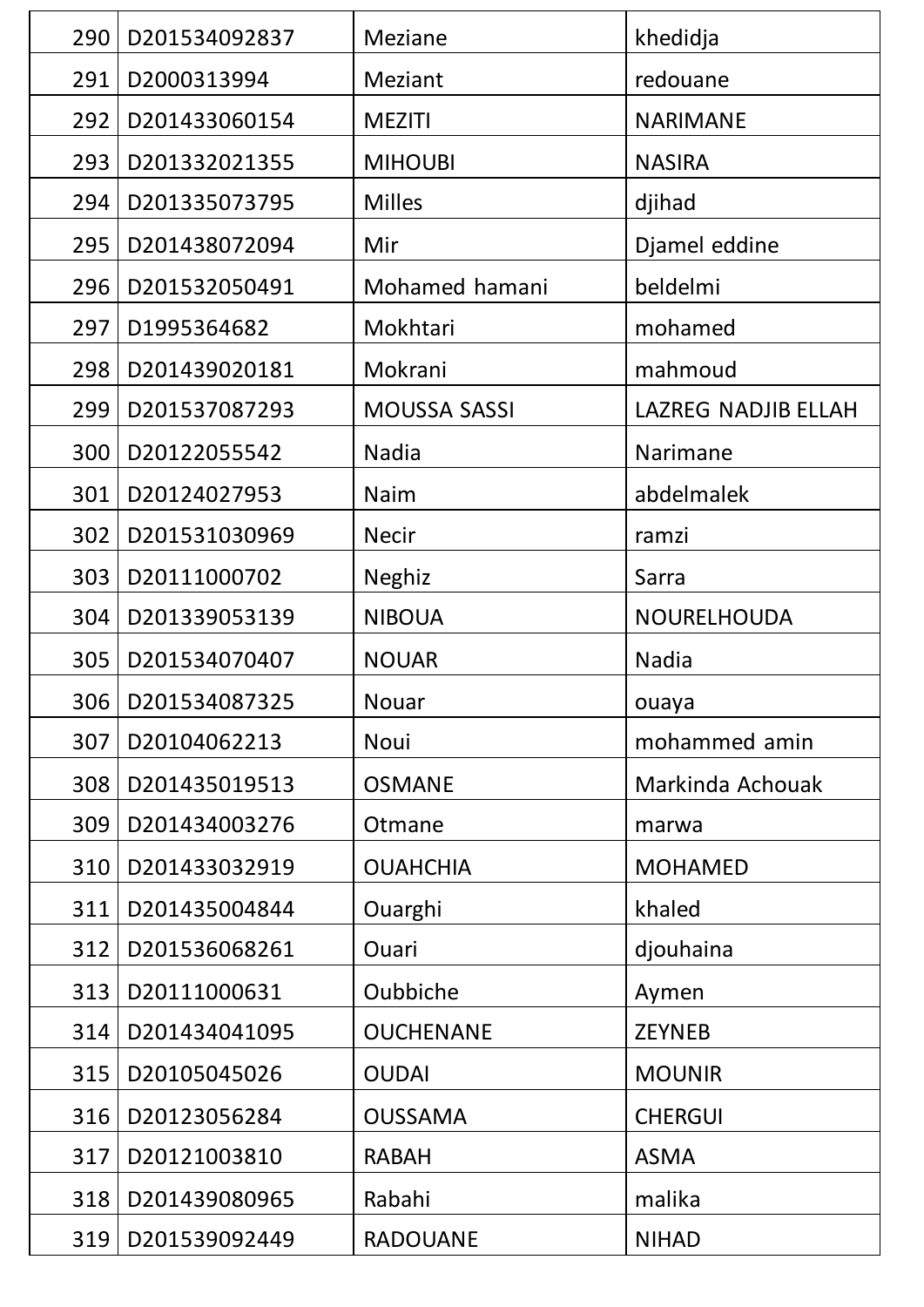**N° ID Nom FR Prénom Fr** 320 D2002461075 Rebbah redouan 321 D201590199114 REGGAB ZAKARIA 322 D201434058232 RIM Sara 323 D201435037958 SACI SOUMIA 324 D201436006233 Sad djaballah abir 325 D201435086884 SAIDANI AMINE RACHAD 326 D201539073783 Saker Karima 327 D20039049683 SALEM MOHAMMED **CHAOUKI** 328 D20105051143 Salhi Abdessamed 329 D201435082368 Salmi khaled 330 D201536074788 Sansar imene 331 D201335083110 Saouli karim 332 D201434040104 Sebih taha imed eddine 333 D201538078550 | Seddiki | ikram 334 | D201539053232 | SEDDIKI | NOUR ELHOUDA 335 | D201539062233 | Sekhri | National Sekhri | Olfa 336 D201534082570 Sellai amira 337 D201436059611 SLIMI LAMIA 338 D20127005853 Soudani Soudani Samuel Omar 339 D201434044444 medjmedj Moumia 340 D201435088663 Tabi Aida 341 D201536017740 Taguig nada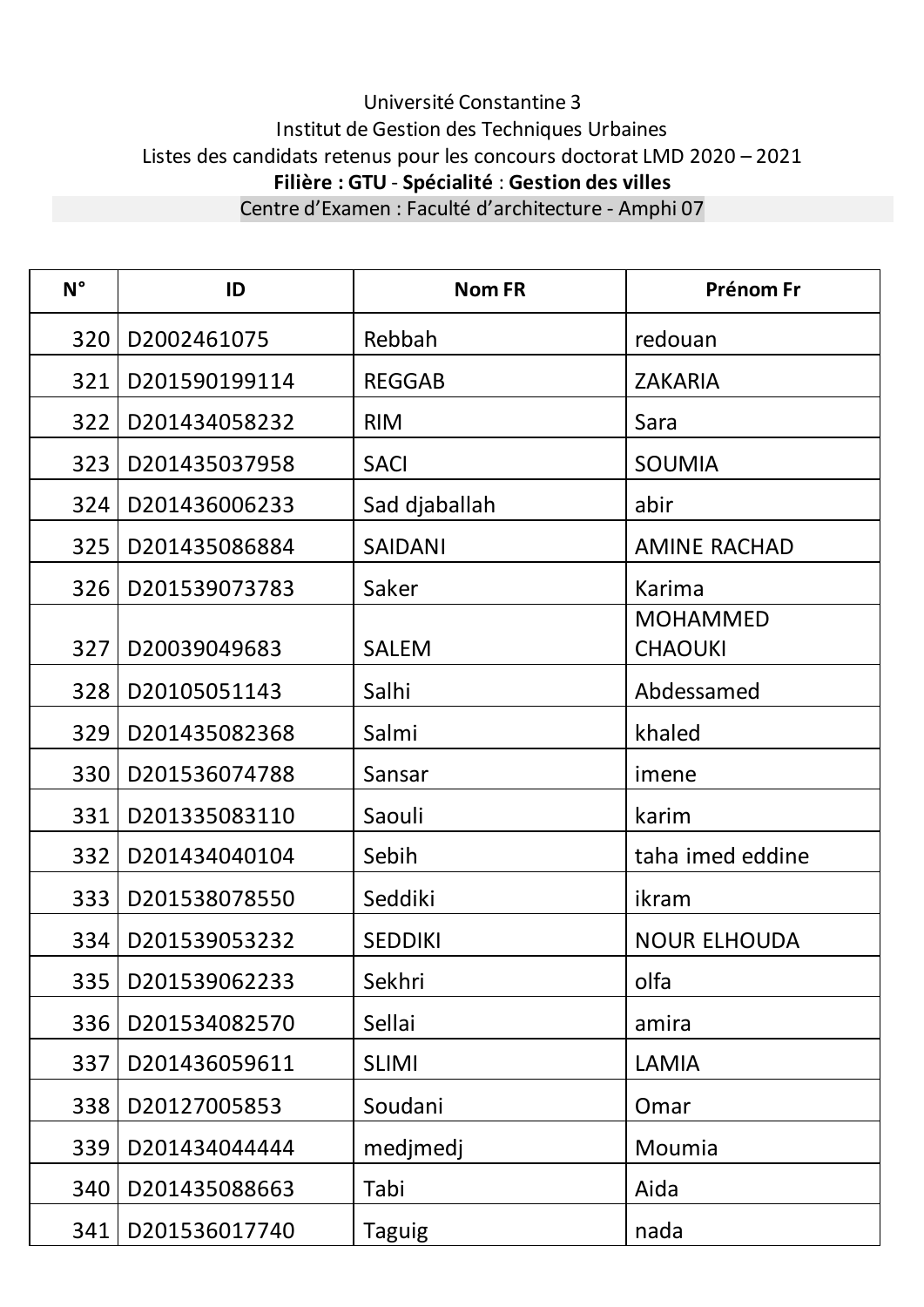| 342 | D201535111041      | Tahmi          | sadiq                         |
|-----|--------------------|----------------|-------------------------------|
| 343 | D201434056489      | <b>TAIR</b>    | Oumaima                       |
| 344 | D1999469411        | <b>TALEB</b>   | <b>YASSIN</b>                 |
| 345 | D201334039736      | <b>TALEB</b>   | <b>OUSSAMA</b>                |
| 346 | D2000900694        | <b>TARECHE</b> | <b>BENHOUA</b>                |
| 347 | D201534049254      | <b>TAYANI</b>  | <b>SOULEF</b>                 |
| 348 | D20125074302       | Tebbakh        | radhia                        |
| 349 | D201432044438      | Tedjini        | Aida                          |
| 350 | D201534049490      | Teghri         | <b>Ouissem</b>                |
| 351 | D201534057731      | Telaa          | rania                         |
| 352 | D201434046964      | <b>TENIOU</b>  | <b>OUMEIMA</b>                |
| 353 | D201534064505      | <b>Teniou</b>  | sara                          |
| 354 | D201434038267      | <b>TIGHA</b>   | <b>MERYEM</b>                 |
| 355 | D20123028068       | <b>TOUNSI</b>  | <b>SIDALI</b>                 |
| 356 | D201337005544      | Wafa           | benkadem                      |
| 357 | D20093035363       | Walid          | boufoula                      |
|     | 358   D20039055450 | YAGOUB         | <b>MABROUKA</b>               |
| 359 | D20034123232       | Yahia          | bachir                        |
| 360 | D201434039473      | yahiouche      | bouchra                       |
| 361 | D201539027464      | Omrane         | Yamina                        |
| 362 | D201338034605      | Yemloul        | Ismail Abd El djalil          |
| 363 | D20125079942       | <b>YOUSSFI</b> | <b>MOHAMED</b>                |
| 364 | D20121001331       | Zaid           | Ahlam                         |
| 365 | D20155062228       | <b>ZAIR</b>    | <b>Mohamed Chems</b><br>Eddie |
| 366 | D201439063527      | Zairi          | Ahlam                         |
| 367 | D201534052830      | <b>ZEDDAM</b>  | Oumaima                       |
| 368 | D201535107653      | Zegar          | nadjia                        |
| 369 | D201539072338      | <b>ZEHANI</b>  | <b>LEILA</b>                  |
| 370 | D201535038973      | Zeid           | Asma                          |
| 371 | D20108056782       | Zeidi          | Meriem                        |